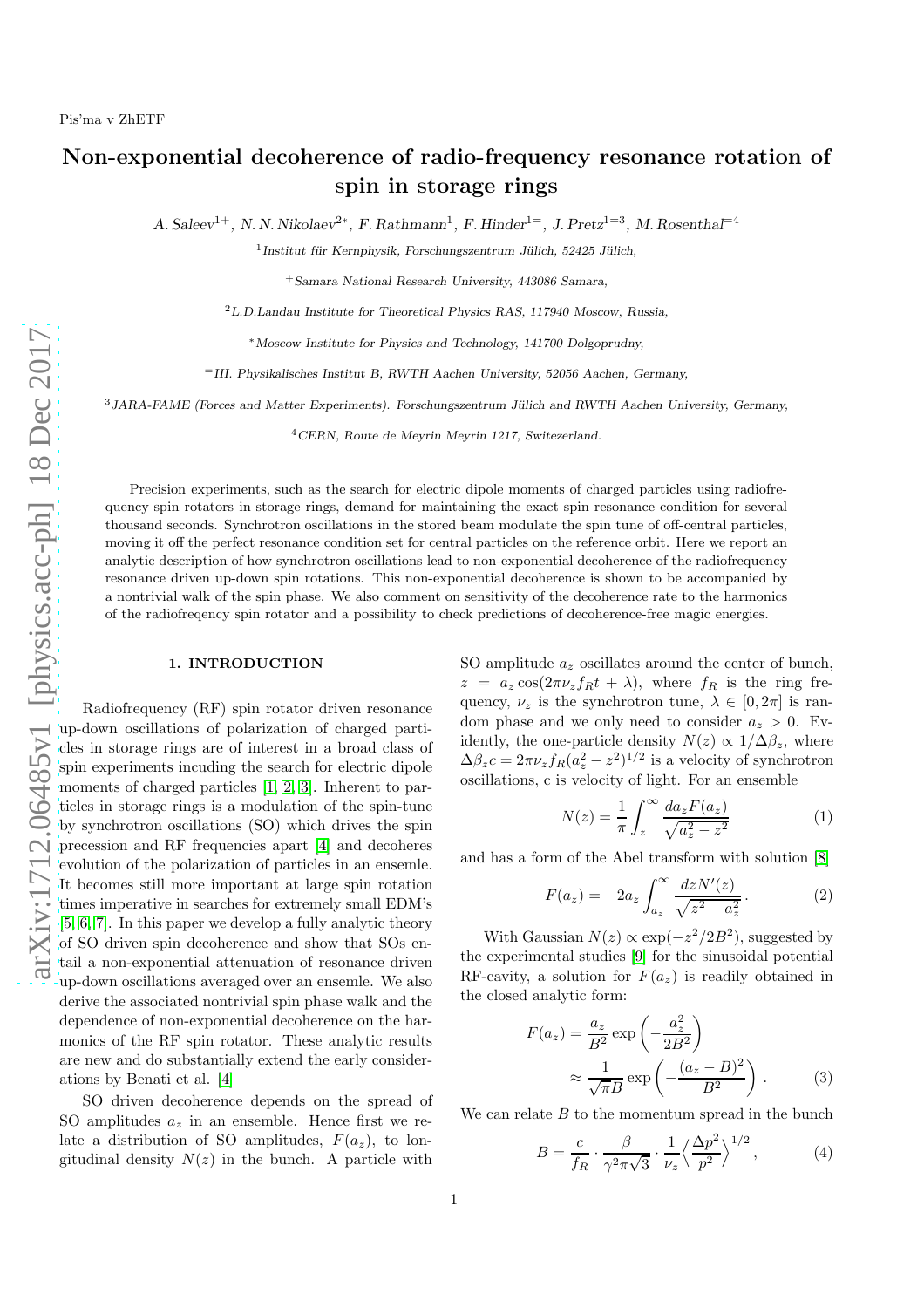where  $\beta c$  and  $\gamma$  are the velocity and gamma-factor of stored particle.

Now we treat the one particle-problem of a spin motion under continuous operation of the RF spin rotator. SOs modulate the spin tune  $\nu_s$  of off-central stored particles,  $\Delta \nu_s = G \Delta \gamma$ . The spin phase after n revolutions will be  $\theta_s(n) = 2\pi \nu_s n + \Delta \theta_s(n)$ , where the spin phase slip

$$
\Delta \theta_s(n) = \psi_s \xi[\cos(2\pi\nu_z n + \lambda) - \cos \lambda] \tag{5}
$$

and  $\xi = a_z/B$ . Typically the spin phase slip parameter

<span id="page-1-1"></span>
$$
\psi_s = \frac{2\pi G\beta\gamma^3 f_R B}{c} \ll 1, \qquad (6)
$$

especially for deuterons with small magnetic anomaly  $G = (q-2)/2.$ 

A spin kick per revolution depends on the phase of the RF field at exactly when a particle passes the spin rotator. SOs modulate the revolution time  $\tau$ ,

$$
f_R \Delta \tau = \frac{\eta}{\gamma \beta^2} \Delta \gamma \,,\tag{7}
$$

where  $\eta$  is the phase slip factor. This  $\Delta \tau$  changes a time  $t(n)$  of arrival of a particle at the RF spin rotator,

$$
t(n) = \frac{n}{f_R} + \sum_{k=1}^{n} \Delta \tau_k.
$$
 (8)

Consequently, a phase of the RF spin rotator,  $\theta_{rf}(n)$ , acquires the slip term,  $\Delta \theta_{rf}(n)$ ,

$$
\theta_{rf}(n) = 2\pi f_{rf}t(n) = 2\pi(\nu_{rf} + K)n + \Delta\theta_{rf}(n)
$$

$$
= 2\pi(\nu_{rf} + K)n + \frac{\nu_{rf} + K}{\nu_s} \cdot \frac{\eta}{\beta^2} \Delta\theta_s(n)
$$

$$
= 2\pi(\nu_{rf} + K)n + (C_{rf} + 1)\Delta\theta_s(n), \qquad (9)
$$

where  $K = 0, \pm 1, \pm 2...$  is the harmonics number in the RF frequency  $f_{rf} = (\nu_{rf} + K) f_R$ . Take note of correlated spin and RF phase slips [\[10\]](#page-3-9).

In further derivation of the impact of SO on the RF driven rotation of spin of stored particles, we follow closely the formalism of Appendix A in Ref. [\[11\]](#page-3-10). RF spin rotator is described by the spin transfer matrix

$$
t_{rf}(k) = \cos\frac{1}{2}\chi_{rf}(k) - i(\vec{\sigma} \cdot \vec{w})\sin\frac{1}{2}\chi_{rf}(k).
$$
 (10)

where  $\vec{w}$  is the spin rotation axis,  $\vec{\sigma}$  are the Pauli matrices and the spin kick for revolution k equals  $\chi_{rf}(k)$  =  $\chi_{rf}$  cos  $(\theta_{rf}(k))$ .

Evolution of the spinor wave function  $\phi$  of the stored particle per revolution  $k$  is described by spin transfer matrices of the ring,  $T_k$ , and the RF rotator,  $\phi(k+1) = t_{rf}(k)T_k\phi(k)$ . We pass to the conventional interaction representation with  $T(n) = \prod_{k=1}^{n} T_k$ ,

$$
\phi(n) = T(n)\zeta(n)
$$
  
=  $\left\{\cos\frac{1}{2}\theta_s(n) - i(\vec{\sigma} \cdot \vec{c})\sin\frac{1}{2}\theta_s(n)\right\}\zeta(n).$  (11)

Here  $\vec{c}$  is the stable spin axis and the spinor  $\zeta(n)$  describes the envelope over the rapid oscillations of the spin,  $\zeta(0) = \phi(0)$ . The evolution equation for  $\zeta(n)$  becomes

<span id="page-1-0"></span>
$$
\zeta(n) = T^{-1}(n)t_{rf}(n)T(n)\zeta(n-1)
$$

$$
= \exp\left\{-\frac{i}{2}\vec{\sigma}\cdot\vec{U}(n)\right\}\zeta(n-1). \qquad (12)
$$

Here

$$
\vec{U}(n) = 2\sin\left(\frac{1}{2}\chi_{rf}(n)\right) \times \left\{\cos\theta_s(n)[[\vec{c} \times \vec{w}] \times \vec{c}] - \sin\theta_s(n)[\vec{c} \times \vec{w}] + (\vec{c} \cdot \vec{w})\vec{c}\right\}
$$
\n(13)

is the spin rotation axis which lies in the plane rotating with frequency locked to the spin precession frequency, for details see [\[11\]](#page-3-10).

Equation Eq.  $(12)$  has a solution in terms of the nordered exponential

$$
\zeta(n) = T_n \exp\left\{-\frac{i}{2} \sum_{k=1}^n \vec{\sigma} \cdot \vec{U}(k)\right\} \psi(0). \tag{14}
$$

Hereafter we work to the lowest order in a small parameter  $\chi_{rf} \ll 1$ . For central particles the resonance condition is  $\nu_{rf} = \nu_s$  and  $f_{rf} = (\nu_s + K) f_{\rm R}$ , where the integer  $K = 0, \pm 1, \pm 2, \dots$  is the harmonics number. The large-n behavior of  $\zeta(n)$  is evaluated using the Bogolyubov-Krylov-Mitropolsky averaging method [\[12\]](#page-3-11). It amounts to keeping in the sum  $\sum_{k=1}^{n} \vec{\sigma} \cdot \vec{U}(k)$  only the linearly rising terms

$$
\sum_{k=1}^{n} 2\chi_{rf}(k) \cos \theta_s(k) = \chi_{rf} \sum_{k=1}^{n} \cos \left[\theta_{rf}(k) - \theta_s(k)\right]
$$

$$
= \chi_{rf} \sum_{k=1}^{n} \cos \left\{C_{rf} \psi_s \xi \left[\cos(2\pi \nu_z n + \lambda) - \cos \lambda\right]\right\}
$$

$$
= n\chi_{rf} \cos \left(C_{rf} \psi_s \xi \cos \lambda\right) J_0 \left(C_{rf} \psi_s \xi\right), \qquad (15)
$$

$$
\sum_{k=1}^{n} 2\chi_{rf}(k) \sin \theta_s(k) =
$$

$$
k=1
$$
  
=  $-n\chi_{rf} \sin(C_{rf} \psi_s \xi \cos \lambda) J_0 (C_{rf} \psi_s \xi)$ , (16)

where  $J_0(x)$  is the Bessel function and, as derived in [\[10\]](#page-3-9),

$$
C_{rf} = \frac{\eta}{\beta^2} \cdot \left(1 + \frac{K}{G\gamma}\right) - 1. \tag{17}
$$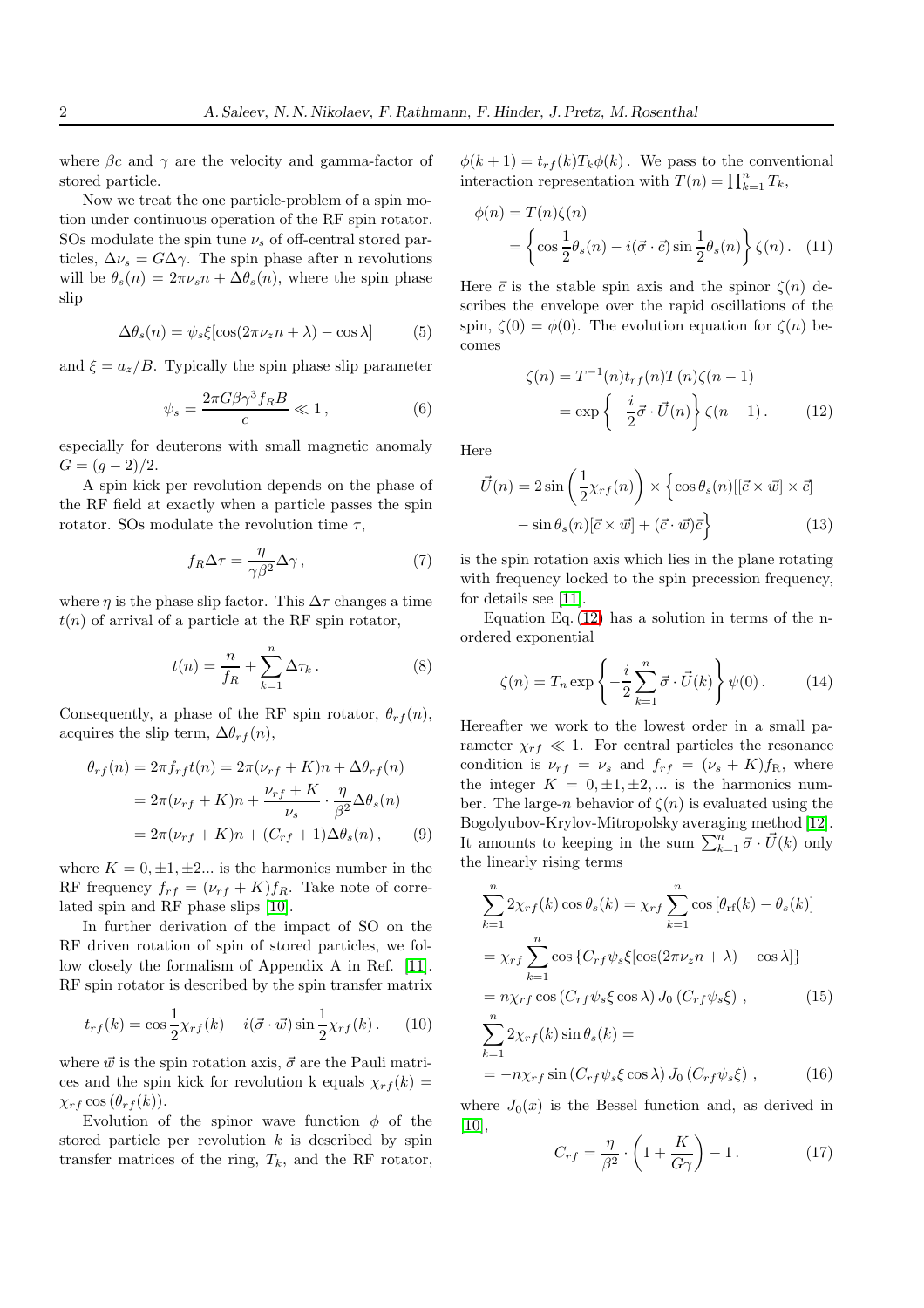The SO corrected large-n spin evolution law becomes

<span id="page-2-0"></span>
$$
\zeta(n) = \exp\left\{-\frac{i}{2}n\epsilon(\xi)\vec{\sigma}\cdot\vec{u}\right\}\phi(0),\qquad (18)
$$

where  $\epsilon(\xi) = \epsilon_0 J_0 (C_{rf} \psi_s \xi)$  and

$$
\epsilon_0 = \frac{1}{2}\chi_{rf}[1 - (\vec{c} \cdot \vec{w})^2]^{1/2}, \qquad (19)
$$

is a spin resonance strength at vanishing SO's, when polarization along the stable spin axis  $\vec{c}$  oscillates  $\infty$  $\cos(\epsilon_0 n)$ . The spin rotation axis  $\vec{u}$  in Eq. [\(18\)](#page-2-0) equals

$$
\vec{u} = \frac{\cos \Delta_{rf} [[\vec{c} \times \vec{w}] \times \vec{c}] + \sin \Delta_{rf} [\vec{c} \times \vec{w}]}{\sqrt{1 - (\vec{c} \cdot \vec{w})^2}} \tag{20}
$$

and  $\Delta_{rf} = C_{rf} \psi_s \xi \cos \lambda$ . Hereafter the up-down oscillations are defined with respect to the closed spin orbit vector  $\vec{c}$ . The above derived analytic factor  $J_0 (C_{rf} \psi_s \xi)$ describes a SO driven spread of the spin resonance strength and spin phase of an individual particle over an ensemble of particles in a bunch.

A final step is averaging of the up-down oscillations of one-particle polarizations over an ensemble. We define the ensemble averaged polarization  $A(n)$  as  $(\vec{S}(n) \cdot \vec{c}) = (\vec{S}(0) \cdot \vec{c}) A(n)$ . It does not depend on the SO phase  $\lambda$ . Upon averaging polarizations of individual particles over the SO amplitudes with the distribution of Eq. [\(3\)](#page-0-0), we obtain our main result:

$$
A(n) = \Re\langle \exp\{-in\epsilon(\xi)\}\rangle_{\xi}
$$
  
\n
$$
\simeq \Re\langle \exp\left\{-in\epsilon_0 \left[1 - \frac{1}{4}C_{rf}^2 \psi_s^2 \xi^2\right]\right\}\rangle_{\xi}
$$
  
\n
$$
= (1 - i\rho n)^{-1/2} \exp\left\{-i\epsilon_0 n + \frac{i\rho n}{1 - i\rho n}\right\}
$$
  
\n
$$
= \frac{\exp\{-\sin^2\varphi(n)\}}{(1 + \rho^2 n^2)^{1/4}} \cos\{\epsilon_0 n - \kappa(n)\}, \qquad (21)
$$

where

$$
\rho = \frac{1}{4} \epsilon_0 C_{rf}^2 \psi_s^2 \,, \tag{22}
$$

$$
\varphi(n) = \arctan(\rho n), \qquad (23)
$$

$$
\kappa(n) = \frac{1}{2} \left[ \varphi(n) + \sin 2\varphi(n) \right]. \tag{24}
$$

In the above averaging over the SO amplitudes over the distribution given by Eq. [\(3\)](#page-0-0), we resorted to a steepest descent approximation.

One comment on the above derivation is in order. In generic case, the synchrotron tune  $\nu_z$  depends on the synchrotron amplitude. We observe that  $\nu_z$  only enters the principal spin phase slip through the parameter  $\psi_s$ 



<span id="page-2-2"></span>Fig.1. Non-exponential attenuation of vertical polarization oscillations: the solid curve is given Eq. [\(21\)](#page-2-1), the dashed (red) curve is Eq. [\(21\)](#page-2-1) where we put spin phase walk  $\kappa(n) = 0$  and the dot-dashed (blue) curve is for suppressed attenuation factor  $\exp\{-\sin^2\varphi(n)\}.$ 

of Eq. [\(6\)](#page-1-1) in the combination  $\xi/\nu_z$ . Consequently, weak dependence of  $\nu_z$  on  $\xi$  only would mimic a slight modification of the synchrotron amplitude distribution and would affect none of our principal conclusions.

Now we turn to discussion of our principal findings. Synchrotron oscillations do clearly decohere the RF driven resonance up-down oscillations of polarization of stored particles [\[4\]](#page-3-3). The last line of Eq. [\(21\)](#page-2-1) is our final analytic result for the SO caused decohernce of RF driven up-down spin oscillations in storage rings. Typical decoherence pattern is shown by solid line in Fig. [1.](#page-2-2) Here we evaluated  $A(n)$  for deuterons of momentum  $p = 970$  MeV/c,  $\eta = -0.61$  [\[4\]](#page-3-3), the momentum spread  $\langle \Delta p^2/p^2 \rangle^{1/2} = 3 \cdot 10^{-4}$  and the RF driven updown spin oscillations with the period  $\tau_s = 2.4$ s. This corresponds to RF solenoid with  $\int B dl = 0.0264$  T mm. Then in this example we have  $\rho = 1.37 \cdot 10^{-7}$ .

<span id="page-2-1"></span>The overall attenuation of the envelope of the updown spin oscillations comes from two non-exponential factors. The first one,  $\exp\{-\sin^2\varphi(n)\}\)$  tends to a constant  $1/e$  as soon as  $\varphi(n) > 1$ . A significance of this attenuation factor can be judged from a comparison of the solid line with the dot-dashed (blue) line in Fig. [1](#page-2-2) - in the latter case we took out the factor  $\exp\{-\sin^2\varphi(n)\}.$ As such, the dot-dashed (blue) line in Fig. [1](#page-2-2) shows the effect of the second attenuation factor,  $(1 + \rho^2 n^2)^{-1/4}$ , which decreases continuously  $\propto 1/\sqrt{n}$ . Attempts to describe this decoherence by conventional exponential attenuation of the oscillation envelope will be entirely misleading.

Besides the non-exponential damping of spin oscillations, we predict a nontrivial walk of the spin phase